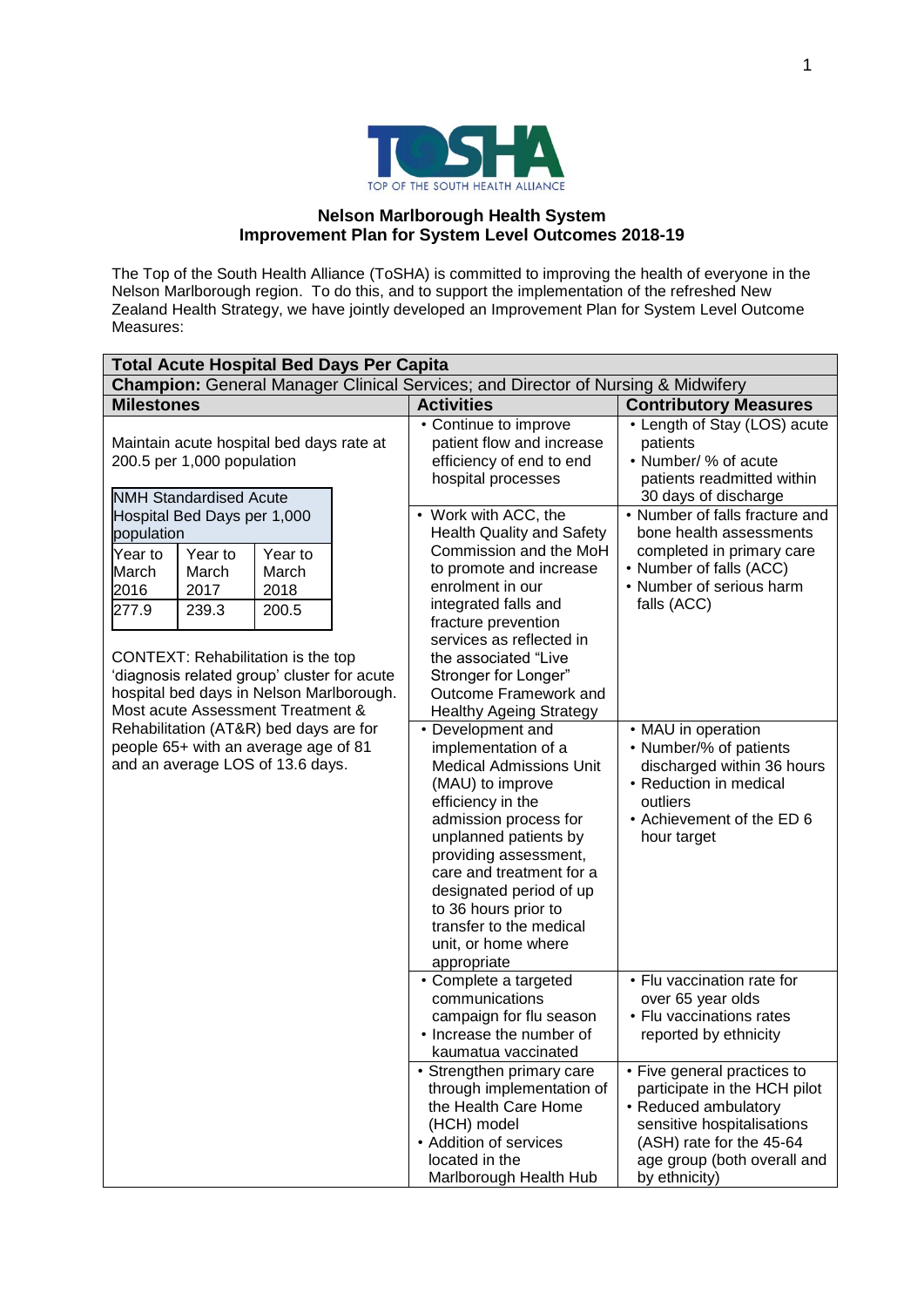|                                                                                                                                                                                                                                                                  |              |              |              | including a general<br>practice, district nursing,<br>pharmacy and Te Piki<br>Oranga                                                                                                                                                                                                                                    | • New services operating<br>from Marlborough Health<br>Hub                                                                                                                                                                                            |  |
|------------------------------------------------------------------------------------------------------------------------------------------------------------------------------------------------------------------------------------------------------------------|--------------|--------------|--------------|-------------------------------------------------------------------------------------------------------------------------------------------------------------------------------------------------------------------------------------------------------------------------------------------------------------------------|-------------------------------------------------------------------------------------------------------------------------------------------------------------------------------------------------------------------------------------------------------|--|
|                                                                                                                                                                                                                                                                  |              |              |              | Ambulatory Sensitive Hospitalisations (ASH) Rates for 0-4 year olds                                                                                                                                                                                                                                                     |                                                                                                                                                                                                                                                       |  |
| Champion: Chief Medical Officer & Paediatrician; and General Manager Maori Health &<br><b>Vulnerable Populations</b>                                                                                                                                             |              |              |              |                                                                                                                                                                                                                                                                                                                         |                                                                                                                                                                                                                                                       |  |
| <b>Milestone</b>                                                                                                                                                                                                                                                 |              |              |              | <b>Activities</b>                                                                                                                                                                                                                                                                                                       | <b>Contributory Measures</b>                                                                                                                                                                                                                          |  |
| Reduce ASH rates for Maori age 0-4<br>years to <4000 by 30 June 2019<br>ASH rates 0-4yrs per 100,000 (12<br>months to December) non-<br>standardised                                                                                                             |              |              |              | • Implement the Hauora<br>Direct Programme, a<br>comprehensive 360<br>degree health<br>assessment targeting<br>Maori and vulnerable<br>populations, in two new                                                                                                                                                          | • Two Hauora Direct<br>programmes completed in<br>community settings                                                                                                                                                                                  |  |
|                                                                                                                                                                                                                                                                  | 2015         | 2016         | 2017         | community settings<br>• Continue to deliver the                                                                                                                                                                                                                                                                         | • % of pregnant women who                                                                                                                                                                                                                             |  |
| NM Māori<br>0-4yrs<br><b>NM Total</b>                                                                                                                                                                                                                            | 5030<br>3990 | 4540<br>4047 | 4277<br>3573 | Pēpi First smokefree<br>smoke at booking by<br>pregnancy initiative<br>ethnicity<br>• Smoking cessation rate for                                                                                                                                                                                                        |                                                                                                                                                                                                                                                       |  |
| $0-4$ yrs                                                                                                                                                                                                                                                        |              |              |              |                                                                                                                                                                                                                                                                                                                         | Pēpi First initiative by<br>ethnicity                                                                                                                                                                                                                 |  |
| <b>CONTEXT: The ASH rate for Maori</b><br>children is significantly higher than other<br>children in the Nelson Marlborough<br>region. The top conditions for Maori<br>children are asthma, respiratory<br>infections, gastroenteritis and dental<br>conditions. |              |              |              | • Establish kaupapa Maori<br>Oral Health service with<br>Te Piki Oranga                                                                                                                                                                                                                                                 | • Kaupapa Maori Oral Health<br>service established<br>• Increase children caries<br>free at 5 years of age (by<br>ethnicity and deprivation<br>level)<br>• Reduced Did Not Attend<br>(DNA) rate for Maori<br>children with the Oral<br>Health service |  |
|                                                                                                                                                                                                                                                                  |              |              |              | • Fund a Hapu Wananga<br>parenting education<br>programme                                                                                                                                                                                                                                                               | • Number of people who<br>have completed Hapu<br>Wananga by ethnicity<br>· 95% positive evaluations by<br>participants                                                                                                                                |  |
|                                                                                                                                                                                                                                                                  |              |              |              | • Implement the Whare Ora<br>(Healthy Homes)<br>intersectorial initiative<br>that involves an<br>assessment of high<br>needs families homes<br>and resolves issues such<br>as dampness to prevent<br>illness; Begin by targeting<br>tamariki with respiratory<br>problems who are<br>frequently admitted to<br>hospital | • Increase number of homes<br>insulated through the<br><b>Warmer Healthier Homes</b><br>scheme<br>• Number of Whare Ora<br>recipients reported by<br>ethnicity                                                                                        |  |
| <b>Patient Experience of Care</b>                                                                                                                                                                                                                                |              |              |              |                                                                                                                                                                                                                                                                                                                         |                                                                                                                                                                                                                                                       |  |
| <b>Champion:</b> Clinical Director Community & Chair of Clinical Governance<br><b>Milestone</b>                                                                                                                                                                  |              |              |              | <b>Activities</b>                                                                                                                                                                                                                                                                                                       | <b>Contributory Measures</b>                                                                                                                                                                                                                          |  |
| Improved patient experience of care<br>across the five domains of safe, timely,<br>efficient, effective and patient centred                                                                                                                                      |              |              |              | • Resolve technical issues<br>with Primary Care<br>experience survey to<br>improve the low response<br>rate in primary care                                                                                                                                                                                             | • Increased patient<br>participation rate in the<br><b>Primary Care Patient</b><br><b>Experience Survey</b>                                                                                                                                           |  |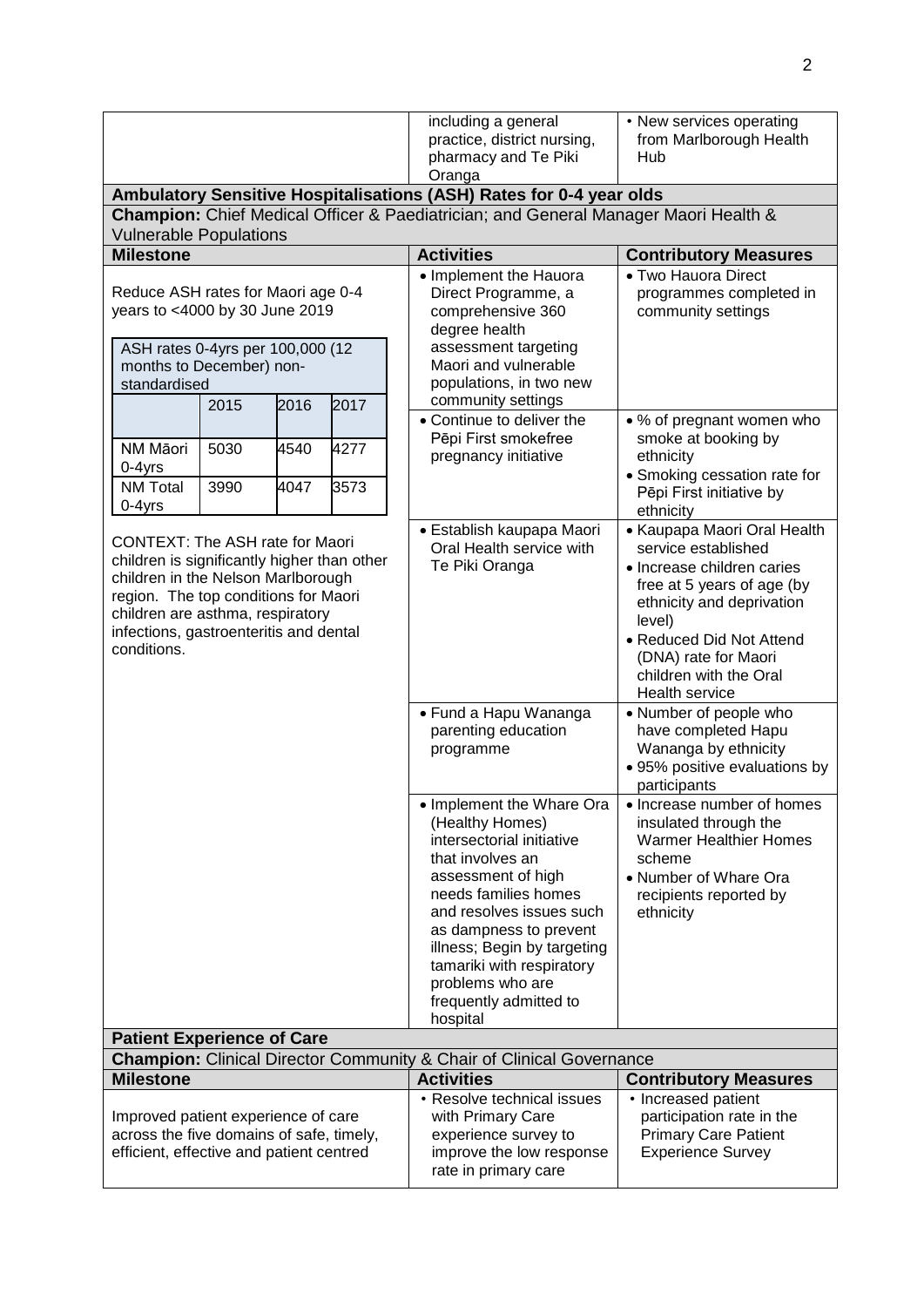| Increase the patient response rate for<br>primary care surveys by increasing the<br>percentage of email addresses collected<br>by 5% for each PHO by 30 June 2019<br>Q2 2018<br>Practice<br>Total %<br>email<br>participation<br>addresses<br>rate<br>Marlborough<br>100%<br>15.22%<br>PHO<br>Nelson Bays<br>100%<br>43.91%<br>PHO<br>CONTEXT: The primary care survey has<br>successfully been implemented and<br>100% of general practices are<br>participating. To increase the volume of<br>patient responses the focus will be on<br>collecting email addresses. |                                                  |                               |  | • Review and strengthen<br>processes to collect<br>email addresses for the<br>primary care survey<br>• Identify three areas within<br>the in-patient experience<br>survey and the primary<br>care experience survey<br>where performance is low<br>and work to address<br>these issues                                                                                                                                                                                                  | • Increased number of<br>patient email addresses<br>collected<br>• Work has commenced to<br>address three low<br>performing areas                                                                                                                                                                                                                                                                                                                                         |
|-----------------------------------------------------------------------------------------------------------------------------------------------------------------------------------------------------------------------------------------------------------------------------------------------------------------------------------------------------------------------------------------------------------------------------------------------------------------------------------------------------------------------------------------------------------------------|--------------------------------------------------|-------------------------------|--|-----------------------------------------------------------------------------------------------------------------------------------------------------------------------------------------------------------------------------------------------------------------------------------------------------------------------------------------------------------------------------------------------------------------------------------------------------------------------------------------|---------------------------------------------------------------------------------------------------------------------------------------------------------------------------------------------------------------------------------------------------------------------------------------------------------------------------------------------------------------------------------------------------------------------------------------------------------------------------|
| <b>Amenable Mortality Rates</b>                                                                                                                                                                                                                                                                                                                                                                                                                                                                                                                                       |                                                  |                               |  |                                                                                                                                                                                                                                                                                                                                                                                                                                                                                         |                                                                                                                                                                                                                                                                                                                                                                                                                                                                           |
| <b>Milestone</b>                                                                                                                                                                                                                                                                                                                                                                                                                                                                                                                                                      |                                                  |                               |  | Champion: General Manager Primary, Strategy & Community<br><b>Activities</b>                                                                                                                                                                                                                                                                                                                                                                                                            | <b>Contributory Measures</b>                                                                                                                                                                                                                                                                                                                                                                                                                                              |
| Reduce inequity for Maori within<br>amenable mortality rates by 2021<br>Amenable mortality, ages 0-74,<br>2015<br>NM Māori<br>NZ Māori<br>NM Non<br>Maori, Non<br>Pacific<br>NZ Non Maori,<br>Non Pacific<br>CONTEXT: Nelson Marlborough has an<br>overall lower amenable mortality rate than<br>the national average. However,<br>amenable mortality for Maori is higher<br>than for non-Maori. An actual amenable<br>mortality rate for Maori is not available<br>due to the size of local population, and                                                          | Number<br>of deaths<br>10<br>1177<br>153<br>3910 | Rate<br>188.8<br>67.7<br>74.7 |  | • Implement the Hauora<br>Direct Programme, a<br>comprehensive 360<br>degree health<br>assessment targeting<br>Maori and vulnerable<br>populations, in two new<br>community settings<br>• Implement Poutama, a<br>model of care and action<br>plan to improve Maori<br>mental health<br>• Implement Equally Well<br>to improve the physical<br>health of people with a<br>Mental Health and / or<br>Addictions issue<br>• Achieve Faster Cancer<br><b>Treatment Target for</b><br>Maori | • Two Hauora Direct<br>programmes completed in<br>community settings<br>• Poutama action plan<br>implemented<br>• Improved physical health of<br>people with a Mental<br>Health and / or Addictions<br>issue<br>• Implement Kia Ora e Te Iwi<br>to increase cancer health<br>literacy for Maori<br>• Deliver a minimum of 2 Kia<br>Ora e Te Iwi programmes<br>• % PHO enrolled women<br>aged 25-69 who have had<br>a cervical screen in last 3<br>years (disaggregated by |
| number of deaths is monitored instead.                                                                                                                                                                                                                                                                                                                                                                                                                                                                                                                                |                                                  |                               |  |                                                                                                                                                                                                                                                                                                                                                                                                                                                                                         | ethnicity)<br>• % PHO enrolled women<br>aged 50-69 who have had<br>a breast cancer screen in<br>last 2 years (disaggregated<br>by ethnicity)<br>• % of PHO enrolled Māori<br>women aged 25 to 69<br>years who have had a<br>cervical sample taken in<br>the past three years                                                                                                                                                                                              |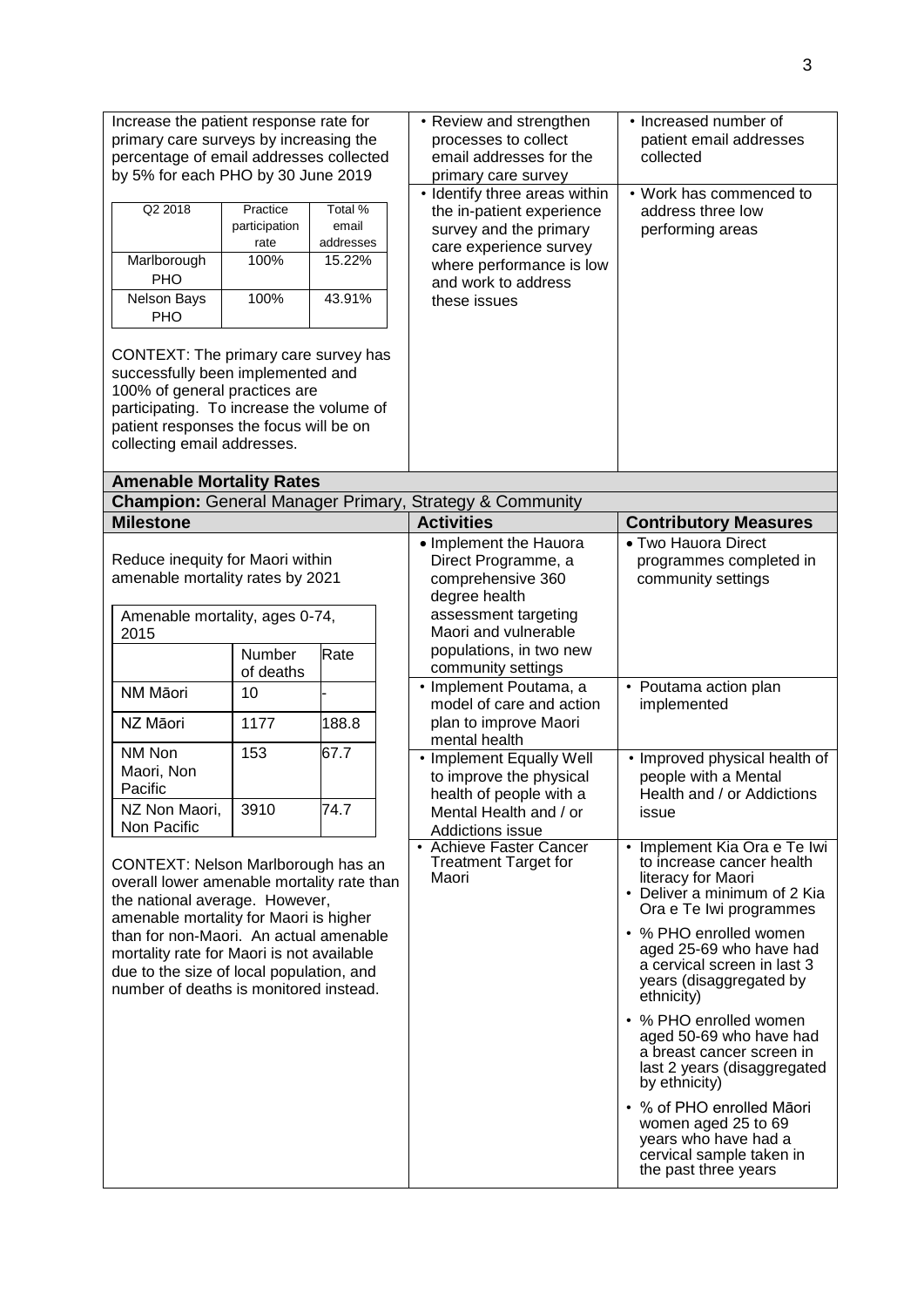|                                                                                                                                             |      |      |      |                                                                                                       | • % of PHO enrolled eligible<br>Māori women (50-69) who<br>have had a breast screen<br>in the last two years |  |  |  |
|---------------------------------------------------------------------------------------------------------------------------------------------|------|------|------|-------------------------------------------------------------------------------------------------------|--------------------------------------------------------------------------------------------------------------|--|--|--|
|                                                                                                                                             |      |      |      |                                                                                                       | • Rollout of national bowel<br>screening programme                                                           |  |  |  |
|                                                                                                                                             |      |      |      | • Increase uptake of Green<br>Prescriptions to support<br>adults to make healthy<br>lifestyle choices | • Update of Green<br>Prescriptions by ethnicity                                                              |  |  |  |
|                                                                                                                                             |      |      |      | Youth Access to and Utilisation of Youth Appropriate Health Services                                  |                                                                                                              |  |  |  |
| <b>Champion:</b> Clinical Director Women, Child & Youth                                                                                     |      |      |      |                                                                                                       |                                                                                                              |  |  |  |
| <b>Milestone</b>                                                                                                                            |      |      |      | <b>Activities</b>                                                                                     | <b>Contributory Measures</b>                                                                                 |  |  |  |
| Youth have increased access to, and<br>increased utilisation of, youth appropriate                                                          |      |      |      | • Youth advocacy input to<br>decision making in Child<br>& Adolescent Mental                          | • Youth advocacy pathways<br>developed                                                                       |  |  |  |
| services: Mental Health and Wellbeing                                                                                                       |      |      |      | Health Service (CAMHS),<br>addictions and early                                                       |                                                                                                              |  |  |  |
| Reduced self-harm hospitalisations and                                                                                                      |      |      |      | intervention service                                                                                  |                                                                                                              |  |  |  |
| short stay ED presentations for <24 year                                                                                                    |      |      |      | • Continued engagement                                                                                |                                                                                                              |  |  |  |
| olds to 48.5 by 30 June 2019                                                                                                                |      |      |      | with the Youth Advisory<br>Panels                                                                     |                                                                                                              |  |  |  |
| Youth Self Harm Hospitalisations                                                                                                            |      |      |      | • Establish process for a                                                                             | • Reduced waiting list for                                                                                   |  |  |  |
| (Aged Standardised)                                                                                                                         |      |      |      | MDT team referral review<br>and allocation for                                                        | services<br>• Process developed                                                                              |  |  |  |
|                                                                                                                                             | 2015 | 2016 | 2017 | CAMHS, addictions and                                                                                 |                                                                                                              |  |  |  |
| <b>NMH</b> total                                                                                                                            | 53.8 | 53.1 | 49.7 | Te Piki Oranga                                                                                        |                                                                                                              |  |  |  |
| National total                                                                                                                              | 40.4 | 46.2 | 49.1 | • Increased coordination of                                                                           |                                                                                                              |  |  |  |
| <b>NMH Maori</b>                                                                                                                            | 25.9 | 33.5 | 14.4 | care and shared care                                                                                  |                                                                                                              |  |  |  |
| National Maori                                                                                                                              | 28.5 | 27.7 | 32.2 | arrangements to ensure<br>youth receive appropriate<br>support from the right                         |                                                                                                              |  |  |  |
| CONTEXT: Youth (15-24 year olds) in                                                                                                         |      |      |      | service(s)                                                                                            |                                                                                                              |  |  |  |
| Nelson Marlborough are at higher risk                                                                                                       |      |      |      |                                                                                                       |                                                                                                              |  |  |  |
| than their national counterparts for injury                                                                                                 |      |      |      | • Increased mental health                                                                             | • Volume of youths                                                                                           |  |  |  |
| and ED attendance, including self-harm<br>hospitalisations.                                                                                 |      |      |      | support provided to<br>schools and stronger                                                           | accessing primary health<br>brief intervention services                                                      |  |  |  |
|                                                                                                                                             |      |      |      | relationships between                                                                                 | • CAMHS participation in                                                                                     |  |  |  |
|                                                                                                                                             |      |      |      | school guidance                                                                                       | school guidance counsellor                                                                                   |  |  |  |
|                                                                                                                                             |      |      |      | counsellors and CAMHS                                                                                 | meetings: ongoing                                                                                            |  |  |  |
|                                                                                                                                             |      |      |      |                                                                                                       | • CAMHS participation in                                                                                     |  |  |  |
|                                                                                                                                             |      |      |      |                                                                                                       | Community of Learning<br>forums: ongoing                                                                     |  |  |  |
|                                                                                                                                             |      |      |      |                                                                                                       |                                                                                                              |  |  |  |
| Proportion of Babies Who Live In A Smoke Free Household at 6 Weeks                                                                          |      |      |      |                                                                                                       |                                                                                                              |  |  |  |
| Champion: Operations Manager & Associate Director of Midwifery; and Ditre Tamatea, General<br>Manager Maori Health & Vulnerable Populations |      |      |      |                                                                                                       |                                                                                                              |  |  |  |
| <b>Milestone</b>                                                                                                                            |      |      |      | <b>Activities</b>                                                                                     | <b>Contributory Measures</b>                                                                                 |  |  |  |
|                                                                                                                                             |      |      |      | • Continue to deliver the                                                                             | • % of pregnant women who                                                                                    |  |  |  |
| Increase the proportion of babies who live<br>in a smoke-free household at 6 weeks                                                          |      |      |      | Pēpi First smokefree<br>pregnancy initiative                                                          | smoke at booking by<br>ethnicity                                                                             |  |  |  |
| post-birth                                                                                                                                  |      |      |      |                                                                                                       | • Smoking cessation rate for                                                                                 |  |  |  |
|                                                                                                                                             |      |      |      |                                                                                                       | Pēpi First initiative by                                                                                     |  |  |  |
| 80% of Households are smoke-free at six                                                                                                     |      |      |      |                                                                                                       | ethnicity                                                                                                    |  |  |  |
| weeks postnatal by 30 June 2019                                                                                                             |      |      |      | • Strengthen smoking                                                                                  | • Volume of referrals from                                                                                   |  |  |  |
|                                                                                                                                             |      |      |      | cessation awareness and<br>support for Well Child                                                     | Well Child Tamariki Ora<br>providers to Pēpi First                                                           |  |  |  |
|                                                                                                                                             |      |      |      | Tamariki Ora providers                                                                                |                                                                                                              |  |  |  |
|                                                                                                                                             |      |      |      | • Continue to implement                                                                               | • Two Hauora Direct                                                                                          |  |  |  |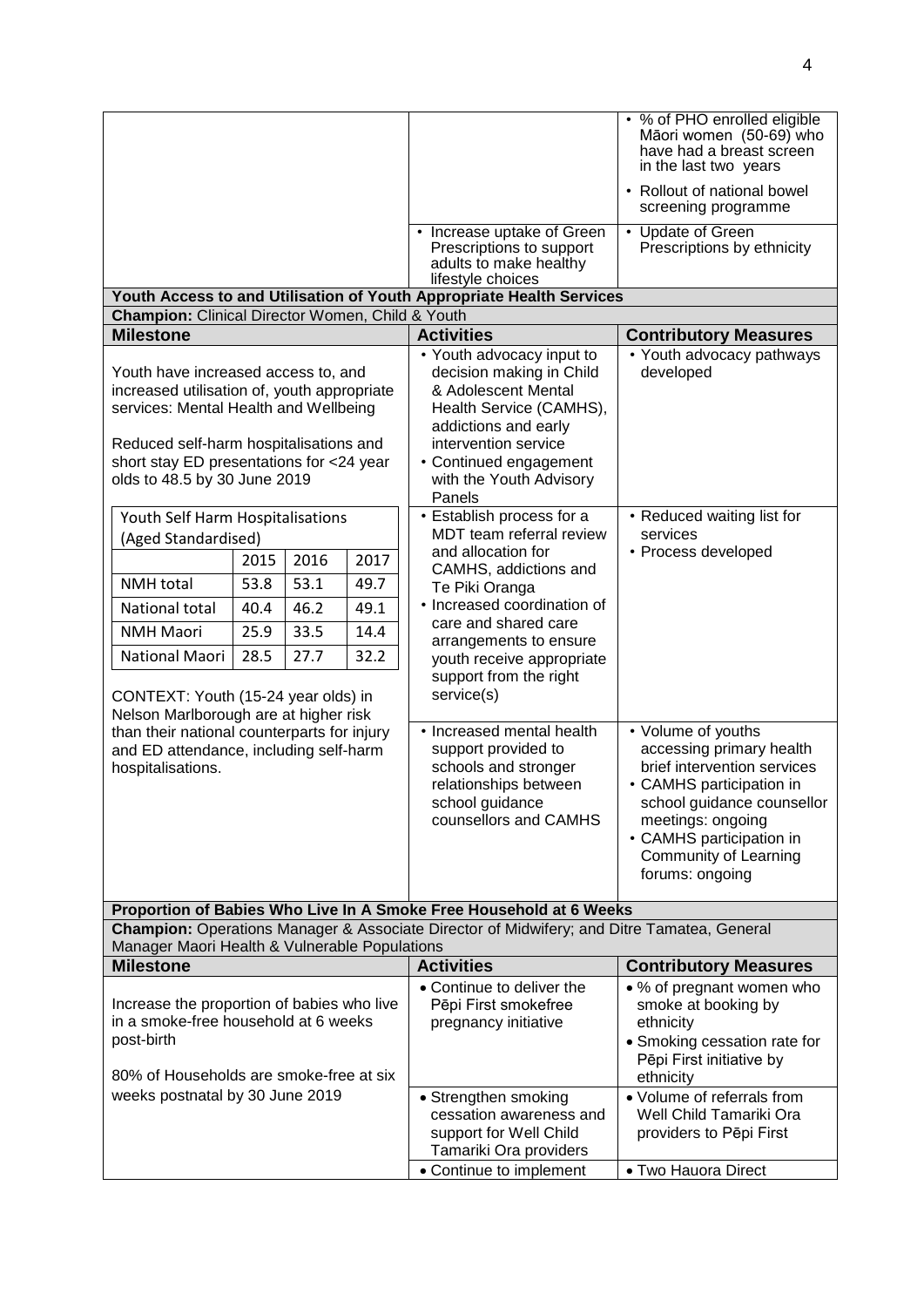| Babies living in smokefree homes |          |               |  |
|----------------------------------|----------|---------------|--|
| at 6 weeks post-natal            |          |               |  |
|                                  | Jan 17 - | Jul 17 -      |  |
|                                  | Jun 17   | <b>Dec 17</b> |  |
| Nelson                           |          |               |  |
| Marlborough                      | 77.5%    | 79.4%         |  |
| National                         | 77.1%    | 76.8%         |  |

CONTEXT: Smoking remains the leading modifiable risk to health in New Zealand. According to the Nelson Marlborough Health Needs Assessment 2015, 34% of Nelson Marlborough Maori women (10% non-Maori) smoke in their pregnancy.

| the Hauora Direct<br>Programme, a<br>comprehensive 360<br>degree health<br>assessment targeting<br>Maori and vulnerable<br>populations | programmes completed in<br>community settings                                                                          |
|----------------------------------------------------------------------------------------------------------------------------------------|------------------------------------------------------------------------------------------------------------------------|
| • Fund a Hapu Wananga<br>parenting education<br>programme                                                                              | • Number of people who<br>have completed Hapu<br>Wananga by ethnicity<br>• 95% positive evaluations by<br>participants |

Progress against this plan will be overseen, and advice provided as needed on strategic direction, by the ToSHA committee. We, the Chief Executives of the Top of the South Health Alliance, pledge our commitment to the delivery of this improvement plan.

Marlborough Primary Health



Nelson Bays Primary Health

*Signature Signature Signature Signature*

Beth Tester **Angela Francis** Anne Hobby **Peter Bramley** Chief Executive Chief Executive Tumuaki / General Manager

PMBAML

Chief Executive

Te Piki Oranga **Nelson Marlborough** Health